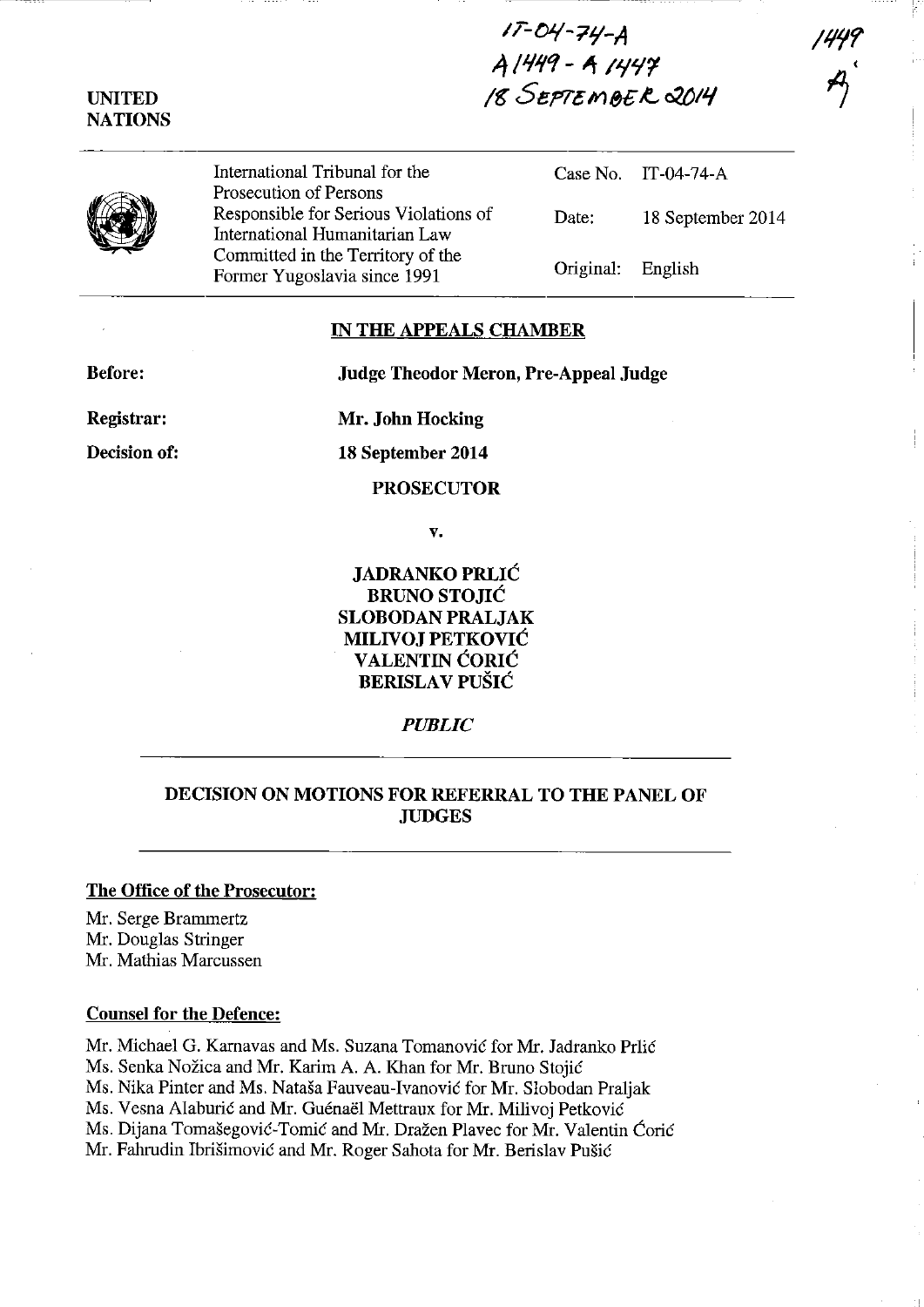**I, THEODOR MERON,** Judge of the Appeals Chamber of the International Tribunal for the Prosecution of Persons Responsible for Serious Violations of International Humanitarian Law Committed in the Territory of the former Yugoslavia since 1991 ("Appeals Chamber" and "Tribunal", respectively) and Pre-Appeal Judge in this case:

**BEING SEISED OF** the "Jadranko Prlic's Motion to the Pre-Appeal Judge to Refer the Requests for Extension of Time and Word Limit to the Panel of Judges", filed by Jadranko Prlić ("Prlić") on 15 September 2014 (the "Request"), wherein Prlic requests me, as the Pre-Appeal Judge, to refer his request for extension time and word count for his Appellant's brief to the entire bench of the Appeals Chamber seised of this case and further requests that the filing date for the Appellant's brief be extended 60 days beyond the original deadline prescribed under the Tribunal's Rules of Procedure and Evidence ("Rules") and that the word count be extended to 50,000 words;<sup>2</sup>

**BEING FURTHER SEISED OF** (i) "Slobodan Praljak's Joinder to Jadranko Prlić's Motion to the Pre-Appeal Judge to Refer the Request for Extension of Time and Word Limit to the Panel of Judges", filed by Slobodan Praljak ("Praljak") on 15 September 2014 ("Praljak Joinder"); (ii) "Milivoj Petković's Joinder to Jadranko Prlić's Motion to the Pre-Appeal Judge to Refer the Request for Extension of Time and Word Limit to the Panel of Judges", filed by Milivoj Petkovie ("Petkovie") on 16 September 2014 ("Petkovie Joinder"); (iii) the "Joinder to Jadranko PrliC's Motion to the Pre-Appeal Judge to Refer the Request for Extension of Time and Word Limit to the Panel of Judges", filed by Valentin Ćorić ("Ćorić") on 17 September 2014 ("Ćorić Joinder"); and (iv) "Bruno StojiC's Joinder to Jadranko PrliC's Motion to the Pre-Appeal Judge to Refer the Request for Extension of Time and Word Limit to the Panel of Judges", filed by Bruno Stojie ("Stojie" and, together with Prlić, Praljak, Petković, and Ćorić, the "Appellants") on 17 September 2014 ("Stojić Joinder" and, together with the Request and the Praljak, Petković, and Ćorić Joinders, the "Motions"), wherein Praljak, Petković, Stojić, and Ćorić join the Request;<sup>3</sup>

**NOTING** the "Prosecution's Response to Motion to the Pre-Appeal Judge to Refer the Requests for Extension of Time and Word Limit to the Panel of Judges", filed by the Office of the Prosecutor ("Prosecution") on 17 September 2014 ("Prosecution's Response"), wherein the Prosecution supports the Motions regarding the requested extensions of the deadlines for the filing of Appellants' briefs, but requests that (i) any changes in the deadlines should be extended to all parties in the case and that

<sup>I</sup>Order Designating a Pre-Appeal Judge, 19 June 2013, p. l.

 $2$  Request, p. 7.

<sup>3</sup>*See* Prraljak Joinder, para. 9; Petkovie Joinder, para. 13; Corie Joinder, p. 5; Stojic Joinder, p. 4.